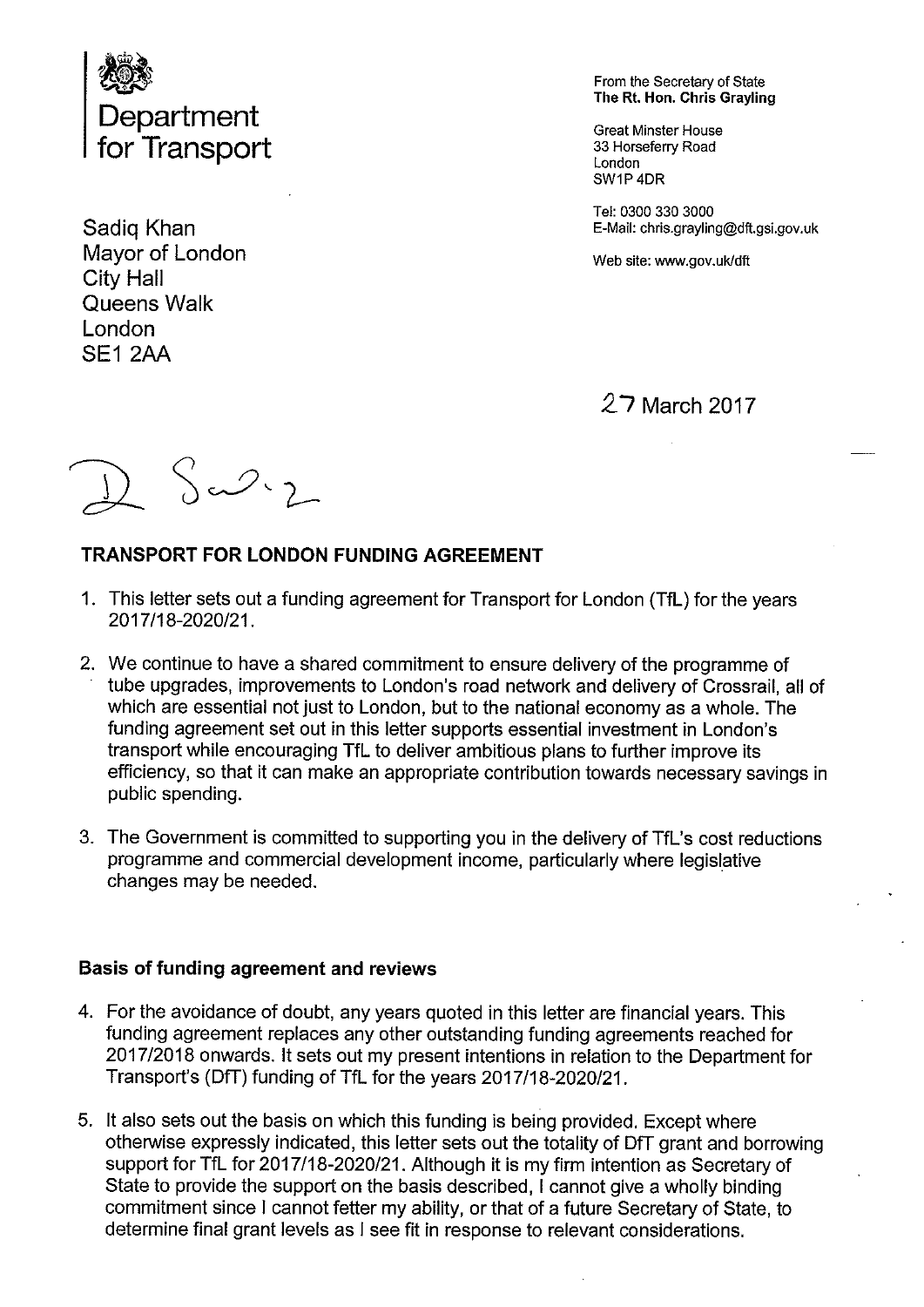- 6. This settlement has been determined after consultation with you, as Mayor, and with TfL officials, and takes into account, amongst other things TfL's existing and anticipated spending commitments and potential revenue during this period.
- 7. It is our shared intention that TfL will manage the financing of the activities across its business and estate within the levels of borrowing and grant funding set out below, and taking into account its other sources of income, including income from fares and nondomestic rates retained by the Greater London Authority (GLA) under the Business Rates Retention (BRR) scheme. These activities include:
	- TfL's transport and corporate activities:
	- Pensions;
	- TfL's obligations toward third parties;
	- PFIs;
	- TfL's Crossrail contribution; and
	- The funding of the Independent Investment Programme Advisory Group.
- 8. To be assured that the financial support provided to TfL delivers value for money to the taxpayer and to provide independent assurance of TfL's Investment Programme, this settlement assumes your continued commitment to the Independent Investment Programme Advisory Group (IIPAG) whose terms of reference <sup>I</sup> understand that you are reviewing.

### Business Rates

- 9. The Chancellor announced in the 2016 budget that, as part of the Government's devolution strategy, the Department for Transport would no longer pay any investment grant to the GLA from April 2017. Instead, the GLA will receive an equivalent amount through retention of a larger proportion of London's business rates. The high level principles of this agreement between the Government and the GLA are set out in annex C.
- 10.As a result of these changes, the existing Investment Grant (CDEL) will cease to be paid by the Department and will instead become part of your business rates income. From April 2017, the GLA will retain an additional amount in business rates that will be sufficient to cover the TfL investment grant as shown in annex C. We continue to expect this money to be used for transport and particularly infrastructure investment as set out in annex C.
- 11 .This approach to investment funding is being piloted by the GLA in advance of the wider changes to the Business Rates Retention Scheme. The Government intends that the piloted approach should be without detriment to the resources that would have been available to the GLA for TfL.

#### Funding Settlements

12. My firm intention is that, subject to the final grant determination process and taking into account the matters raised below, my Department will provide funding to TfL over the period to 2020/21 as set out in table I below. A proposed payment schedule for 2017/2018 is at annex D.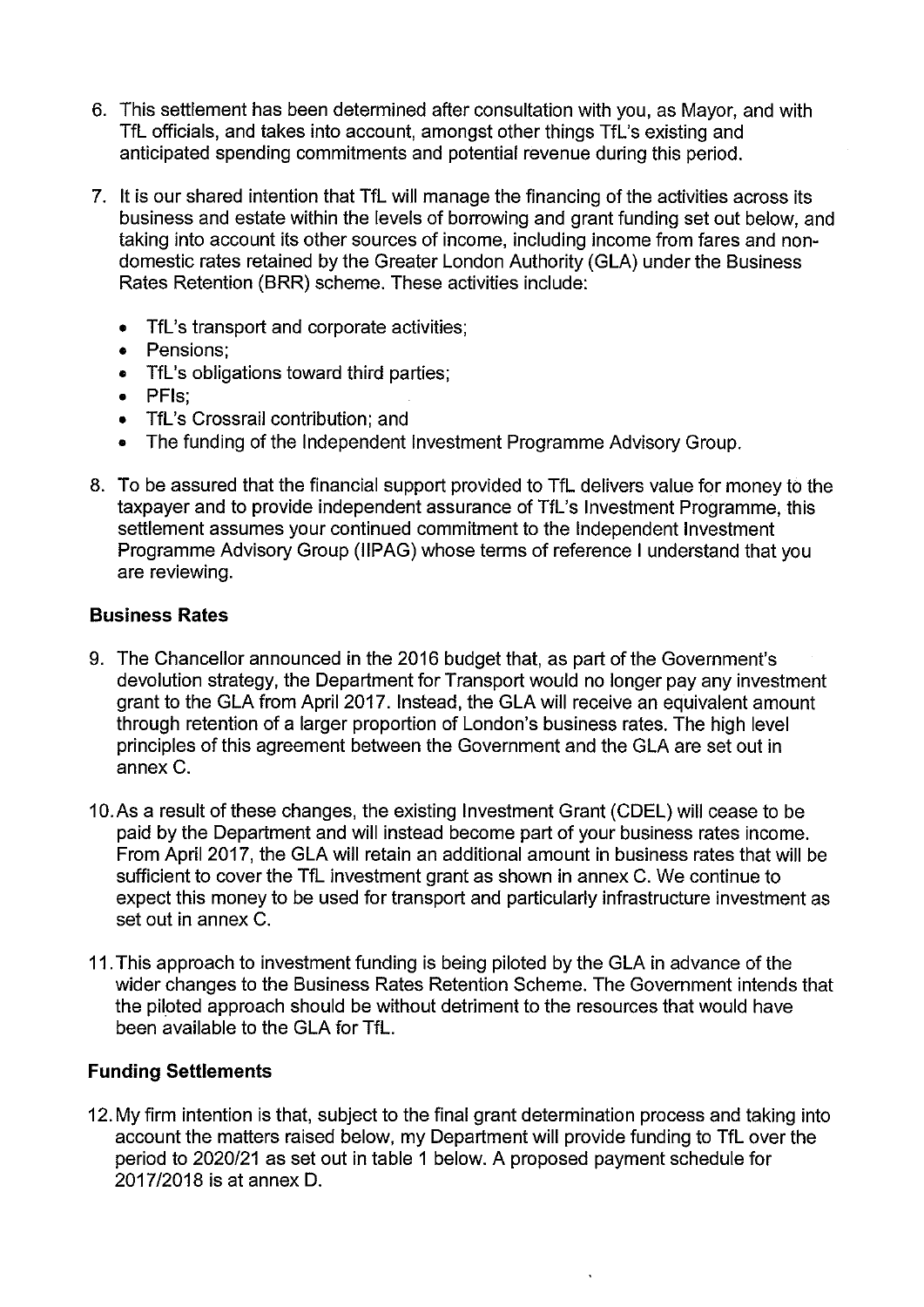13. This is a change to the previous settlement letter that was sent from the Department for Transport to the Mayor of London on <sup>1</sup> March 2016, to reflect the changes to the Business Rates Retention Scheme in London.

|                            | 2017/18 | 2018/19 | 2019/20 | 2020/21 |
|----------------------------|---------|---------|---------|---------|
| Investment grant<br>(CDEL) |         |         |         |         |
| General grant<br>'RDEL     | 228     |         |         |         |
| LOROL grant                |         |         |         |         |

### Table 1: summary of funding intentions (all figures in £m cash)

## Other funding

#### Borrowing

- 14.TfL's borrowing to fund capital expenditure is to be contained within the profile in Table 2 below. TfL are able to defer borrowing from one year to the next until they need it, provided they inform the relevant HMT officials at least eight weeks ahead of the end of the financial year in question that they intend to delay borrowing from that year to the next.
- 15. TfL will also be allowed to borrow for short-term working capital in line with other local authorities as set out in the CIPFA Prudential Code. Otherwise borrowing is only to be used for capital investment. It remains my expectation that TfL will not undertake borrowing in advance of need.
- 16.ln conjunction with these new flexibilities, TfL should continue to engage with the OBR on a six monthly basis and seek to share short-term projections to help enable more accurate forecasts of borrowing and expenditure.

#### Table 2: TfL prudential borrowing limits

| £m (cash)               | 2017/18   2018/19   2019/20   2020/21 |     |     |  |
|-------------------------|---------------------------------------|-----|-----|--|
| <b>TfL</b><br>borrowing | 950 <sup>1</sup>                      | 500 | 500 |  |

17. No further borrowing should be undertaken without specific agreement from HM Treasury. Guidance on interpretation of borrowing limits and PFI accounting treatment is set out at Annex A.

## Deliverables

18.This settlement has been drawn up on the basis that these funding and borrowing limits will allow TfL to take forward its investment programme and deliver the agreed milestones listed at Annex B.

<sup>1</sup> This reflects the fact that you have deferred £50m of borrowing from 2016/2017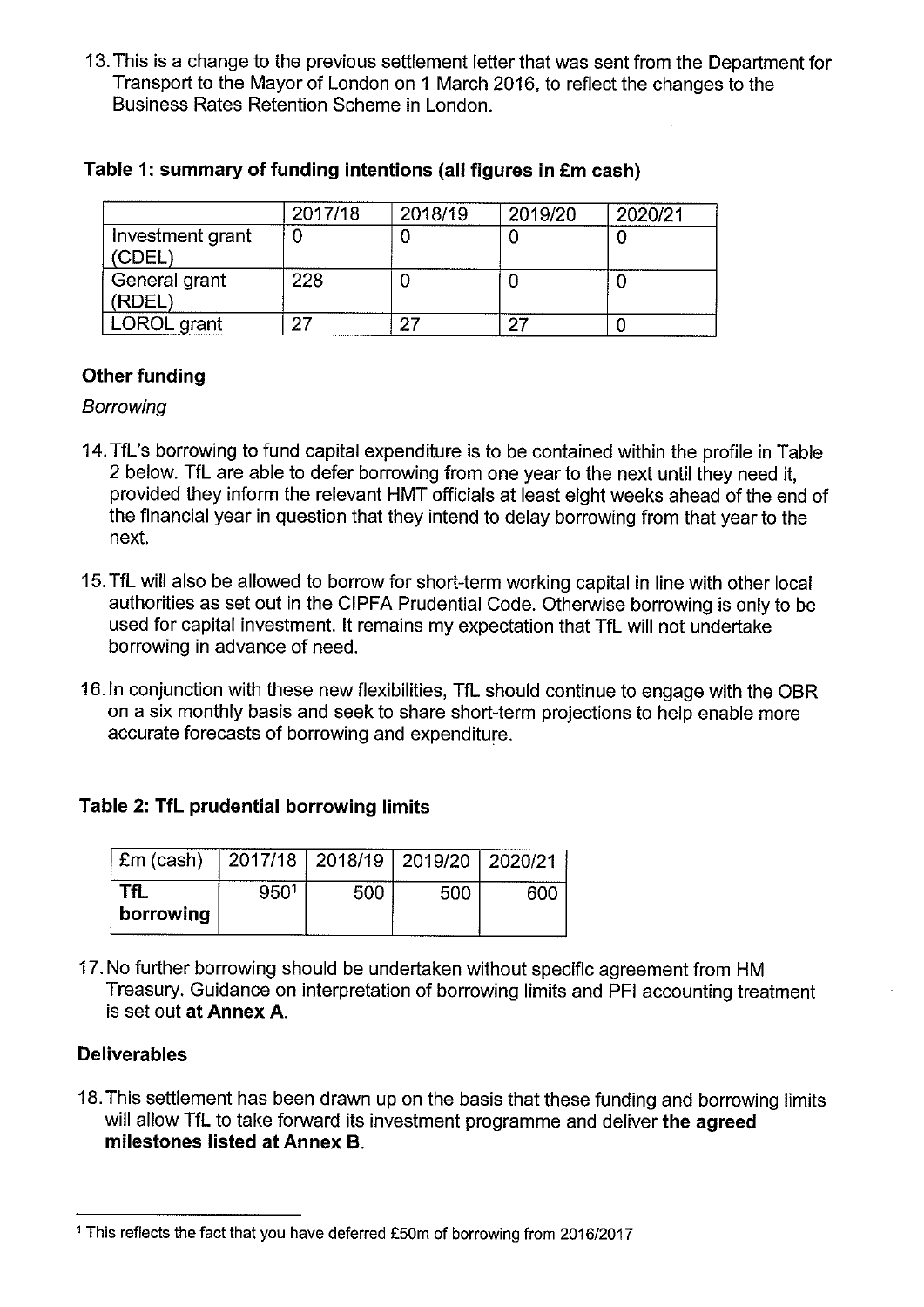## Crossrail 2

- 19.The Government remains strongly supportive of the Crossrail 2 project and we have agreed to contribute a total of £80m from the Transport Development Fund to continue the development of the business case for it. TfL have agreed to match-fund this contribution: The profile of annual budgets and governance arrangements for agreeing spending on the scheme development going forward, including how the funds will be transferred, will be agreed in a side letter before the end of FYI 6/17. For clarity we have transferred £26m from the budget for FY16/17 of £36m.
- 20. No further commitment to the scheme has been made at this stage and the agreement of a fair, sustainable and deliverable funding settlement will be a prerequisite for the deposit of a hybrid bill.
- 21 .The Department reserves the right to reconsider how the TDF funding is allocated depending on the decision taken on the SOBC by the SoS and central Government.

## London Overground

- 22. In 2017/2018, we will pay the London Overground grant of  $£27,071m$  in four weekly instalments alongside the general grant. We will agree at a later date the payment schedule for the London Overground grant in 2018/2019 and 2019/2020.
- 23.As you know, these payments will cease altogether after 2019/2020 as set out in SR15.

## Old Oak Common

24.1 note your recent letter requesting amendments to the Memorandum of Understanding agreed between my Department and the Old Oak Common and Park Royal Development Corporation, including for government to fund the enabling works for development around the HS2 station in Old Oak Common. <sup>I</sup> will consider your request and respond in due course. Any discussion on direct or indirect funding from central government will require a clear rationale given the existing significant government commitments to London and the fact that benefits from development will accrue to London in taxes and jobs. <sup>I</sup> have asked my officials to work with the GLA to understand the detail of your proposition further.

## Croxley Rail Link

25. This funding is also being provided on the assumption that you will continue to take forward the delivery of the Metropolitan Line Extension (otherwise known as the Croxley Rail Link), as agreed by your predecessor. Should you decide not to do this, or should there be significant further delay to the project, the Department would claw back funding that has already been provided to you for it, and adjust future borrowing limits downwards to reflect the fact that you will no longer need to borrow funding for this project.

## Air Quality

26. <sup>I</sup> am grateful to your officials for their input into the update to the National Air Quality Plan for Nitrogen Dioxide, which is currently being developed. <sup>I</sup> know that we both recognise the importance of delivering compliance with legal obligations on air quality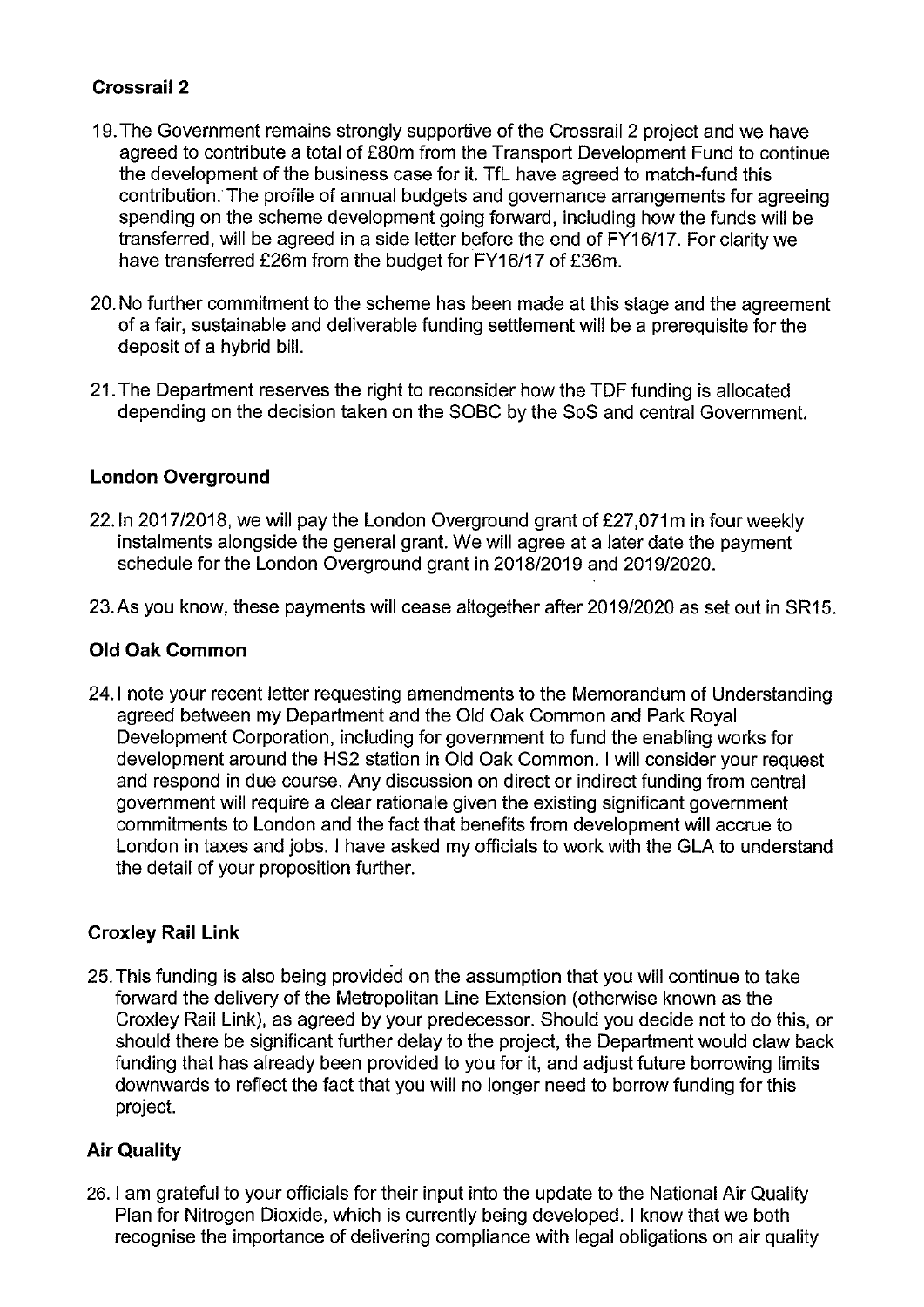and <sup>I</sup> will continue to look to you to take the lead on the measures for London which we agree are necessary as part of the new Plan.

#### **Skills**

27.1 am grateful to your officials for their collaboration with the Department and infrastructure client bodies on transport infrastructure skills, and for the Commissioner's chairmanship of the Strategic Transport Apprenticeship Taskforce. <sup>I</sup> know that we bath recognise the importance of developing a sustainable pipeline of skills and the role our significant investment can play in leveraging this development across the sector. <sup>I</sup> will look to you to ensure this collaboration continues.

## Rail fares

28.The Government has made a commitment that rail fare increases nationally will be held at RPI inflation over this parliament. This settlement assumes that TfL's income from fares in London will rise broadly in line with your Business Plan assumptions, and the settlement will not be adjusted to take account of any future decisions you make on fares.

## Other financial flexibilities

29. HMT will also continue to work closely with TfL and the Department to explore granting TfL some other financial flexibilities. My officials will discuss the detail of this with TfL. Separate discussions are continuing between our officials on the question of whether TfL might also be able to temporarily draw upon some of the Crossrail cash balances held in the Crossrail Sponsor Funding Account (SEA).

#### Future Reviews

- 30.As Secretary of State, <sup>I</sup> reserve the right to review this funding agreement if there is significant deviation from the commitments referred to above. The agreement may also be subject to review in the context of a further government Spending Review or other wider pressures on the Department's finances or those of the Government as a whole, or the emergence of external pressures beyond the control of TfL or GLA, on the TfL budget.
- 31. In any future review, the Government will take all relevant circumstances into account including:
	- a) Delivery of the transport infrastructure milestones listed in Annex B;
	- b) Adherence to the agreed borrowing limits in this letter;
	- c) The extent to which TfL has managed its business and estate, including the use that TfL and the Mayor have made of their capacity to raise further income and reduce expenditure; and the extent to which any exceptional pressures on TfL's budget could have been, or can be, prevented or alleviated by them;
	- d) DfT's public expenditure position and other pressures on the Department's budget and the finances of the Government generally;
	- e) Whether TfL has met its existing funding commitments and obligations in relation to the Crossrail project;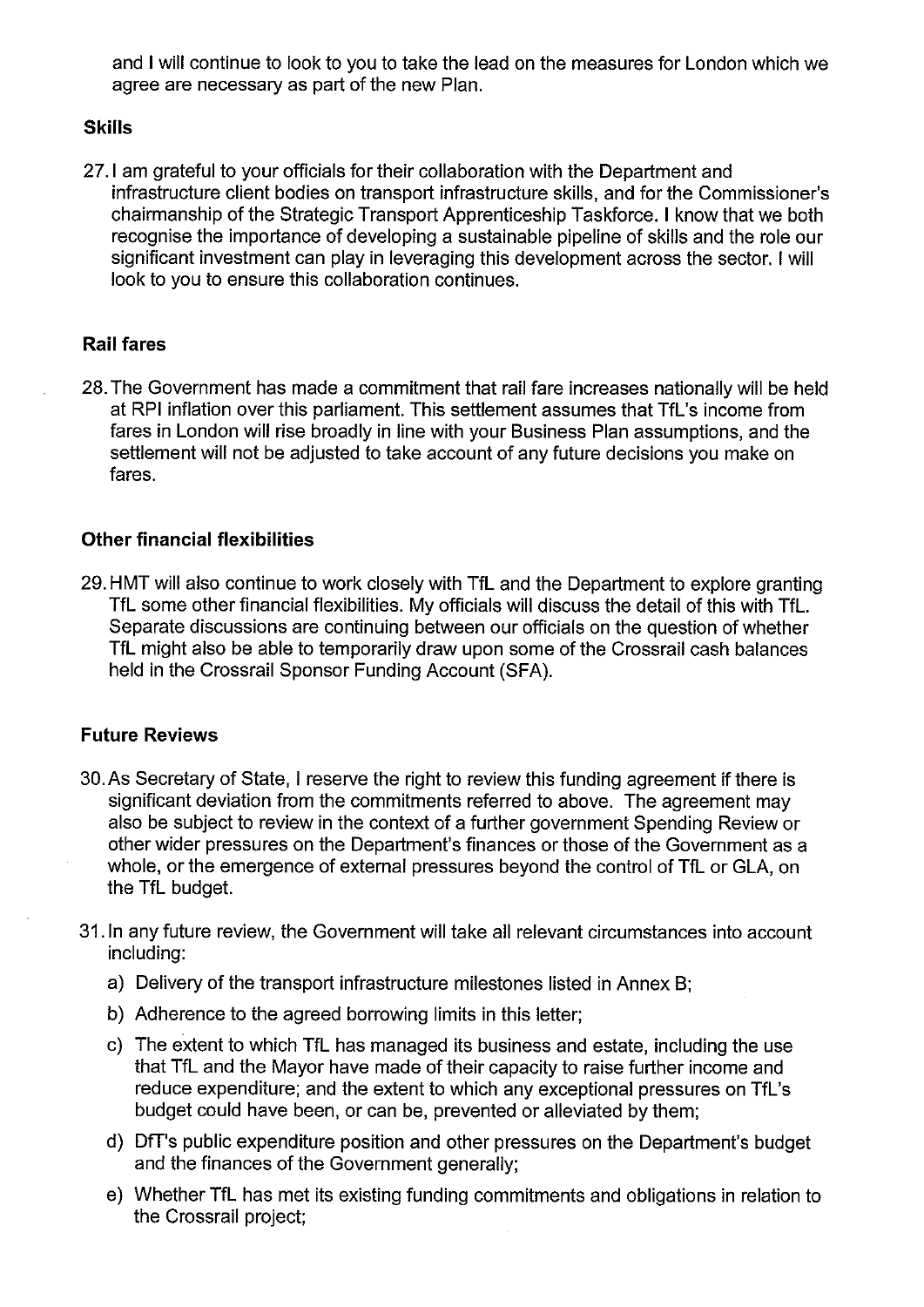- f) Amounts available for the GLA to transfer to TfL under the BRR scheme; and
- g) The proposed further devolution of business rates in London.
- 32.! acknowledge that in order to achieve some of the milestones efficiently, TfL will need to enter into contractual commitments that extend beyond 2020/21. The Government will take account of these when considering levels of grant and borrowing headroom in future Spending Reviews.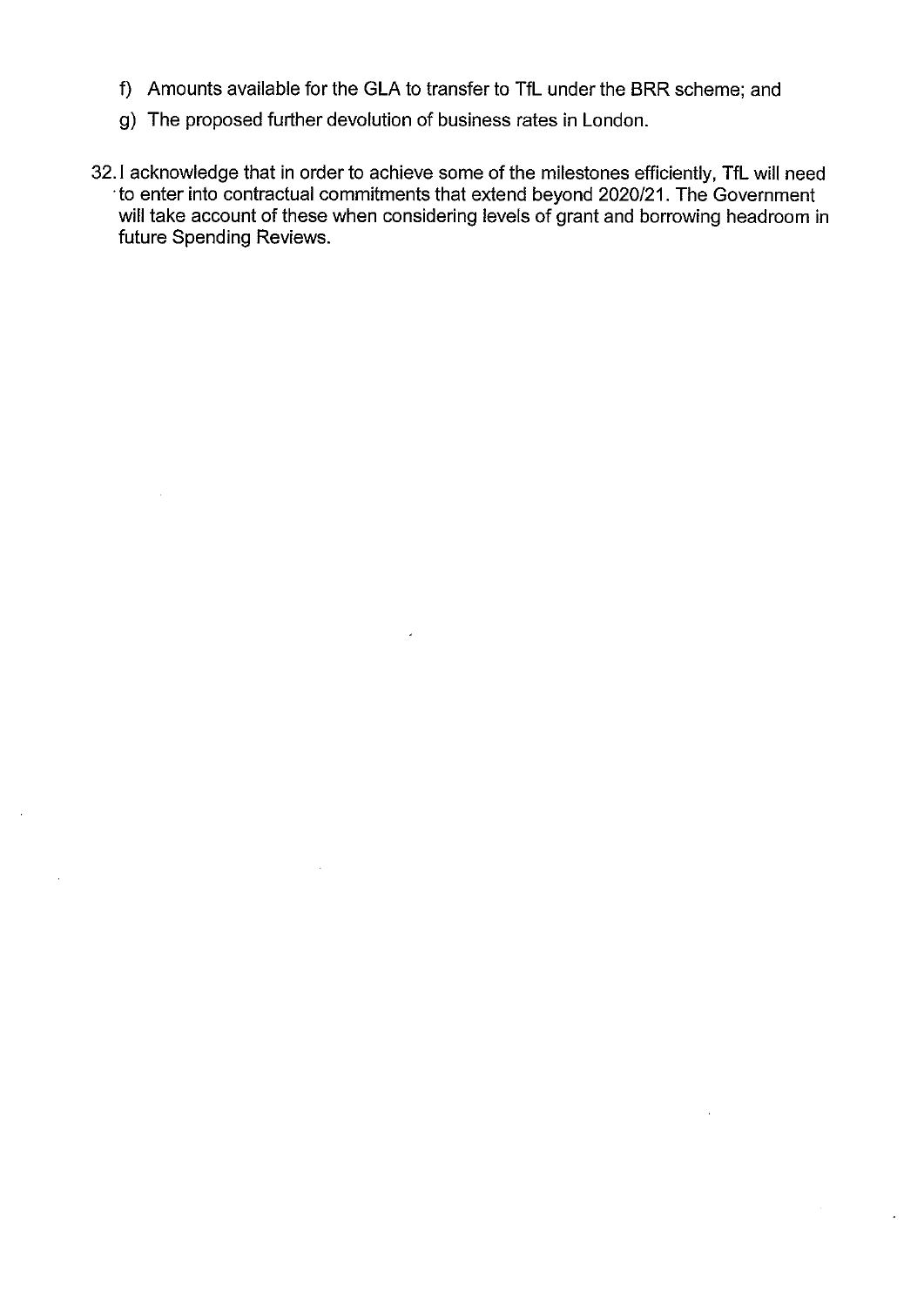#### ANNEX A: GUIDANCE ON INTERPRETATION OF BORROWING LIMITS AND PFI ACCOUNTING TREATMENT

The borrowing limits set out in this letter relate to net additions to borrowing, or other onbalance sheet liabilities, across the TfL Group. Within these overall limits, TfL should manage its liabilities as it sees fit; this may include swapping finance leases (as measured for National Accounts purposes) with borrowing undertaken at the TfL level, subject to there being no overall increase in liabilities across the TfL Group.

Following the adoption of IFRS from 2009/10, HM Treasury has prepared guidance for central Government Departments regarding the budgetary treatment of PFIs. In determining whether PFI transactions undertaken by TfL or its subsidiaries score within the borrowing limits, TfL should take account of the impact of those transactions on the National Accounts rather than the accounting treatment under IFRS. To determine whether a particular transaction should be treated as on or off balance-sheet for National Accounts purposes, TfL should follow the guidance on HM Treasury website: "Consolidated Budgeting Guidance" which is updated each year. TfL should consult with the Department if there is any uncertainty over the interpretation of this guidance. Contracts signed before 2009 will continue to be treated as they were under UK GAAP (as a proxy for the National Accounts framework of the time) for budgeting purposes unless there is a material change to the relevant PFI contract, at which point the PFI contract should be reassessed against the latest framework (currently ESA10) and following the guidance on HM Treasury website "Consolidated Budgeting Guidance".

The Department is aware that changes to the treatment of leases under IFRS are under consideration. No decisions have yet been taken on how such changes, if they were to come about, would affect budgets and borrowing limits in the public sector.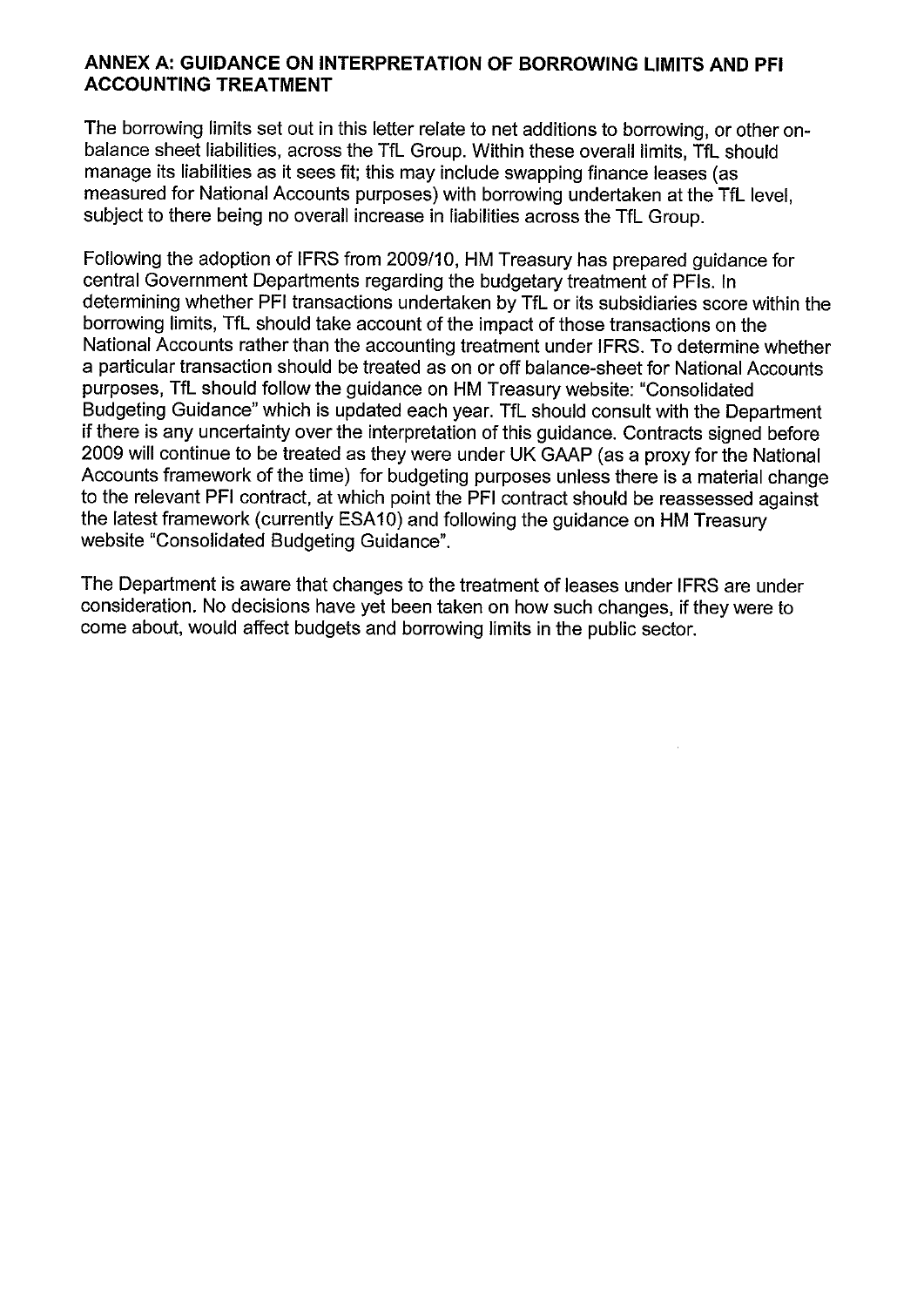# ANNEX B: INDICATIVE INFRASTRUCTURE AND SCHEME DELIVERY MILESTONES

| <b>ITEM</b> |                                                                                                                                                                                                                                                                                       | <b>DATE</b> |  |  |  |
|-------------|---------------------------------------------------------------------------------------------------------------------------------------------------------------------------------------------------------------------------------------------------------------------------------------|-------------|--|--|--|
|             | Part one: short term milestones                                                                                                                                                                                                                                                       |             |  |  |  |
| 1.          | Completion of Phase 1 of Structures and Tunnels Investment Programme which involves major<br>renewal and replacement works on the Capital's most important bridges and tunnels including<br>Highbury corner, Ardleigh Green Bridge, Power Road, Upper Holloway and Fore Street Tunnel | 2017        |  |  |  |
| 2.          | Victoria Station Upgrade - Northern ticket hall complete, including step-free access to all<br>platforms via lifts.                                                                                                                                                                   | 2017        |  |  |  |
| 3.          | Bond Street station upgrade complete, including a new station entrance and step-free access to<br>all platforms.                                                                                                                                                                      | 2017        |  |  |  |
| 4.          | Victoria Line Upgrade to 36 trains per hour                                                                                                                                                                                                                                           | 2017        |  |  |  |
| 5.          | Archway Gyratory Better Junctions, construction complete (excluding Despard Road Loading<br>Bay)                                                                                                                                                                                      | 2017        |  |  |  |
| 6.          | London Underground Track renewals: drainage (2,500 metres), track renewal and re-ballast<br>(7,000 metres) and Deep Tube track (2,500 metres)                                                                                                                                         | 2018        |  |  |  |
| 7.          | Elizabeth Line fully open and extends to Reading                                                                                                                                                                                                                                      | 2019        |  |  |  |
|             | Part two: longer term priorities                                                                                                                                                                                                                                                      |             |  |  |  |
| 8.          | Progress the Road Reliability Programme to ensure road assets are fit for the future, including major<br>highways enhancements and phase 2 of the Structures and Tunnels Investment Programme to improve<br>reliability of the road network and reduce congestion.                    |             |  |  |  |
| 9.          | Progress investment in healthy streets to improve public spaces and increase walking and cycling (eg cycle<br>network improvements, vision zero, liveable neighbourhoods and Oxford Street Pedestrianisation)                                                                         |             |  |  |  |
| 10.         | Progress investment to deliver improvements in London's air quality and carbon footprint, through new<br>infrastructure to enable and incentivise cleaner vehicles (eg ULEZ, Greenwich power station upgrade,<br>Hybrid buses)                                                        |             |  |  |  |
| 11.         | Progress river crossings programme (eg Rotherhithe)                                                                                                                                                                                                                                   |             |  |  |  |
| 12.         | Progress the delivery of additional capacity on the existing Rail & Underground network through line<br>upgrades and additional capacity programmes (e.g Four Lines Modernisation Programme and Deep Tube<br>Upgrade Programme).                                                      |             |  |  |  |
| 13.         | Progress a number of key line extensions to add new capacity to the Rail & Underground network (e.g.<br>Crossrail 2, Bakerloo Line Extension, Sutton Tramlink Extension, Croydon Tramlink Dingwall Road Loop,<br>Metropolitan Line Extension, Barking Riverside)                      |             |  |  |  |
| 14.         | Deliver a programme of Rail & Underground core asset renewals which focuses on the provision of safe<br>and reliable services for customers.                                                                                                                                          |             |  |  |  |
| 15.         | Progress programme to improve accessibility at tube stations including schemes to deliver 40% fully step-<br>free station access by 2021/22                                                                                                                                           |             |  |  |  |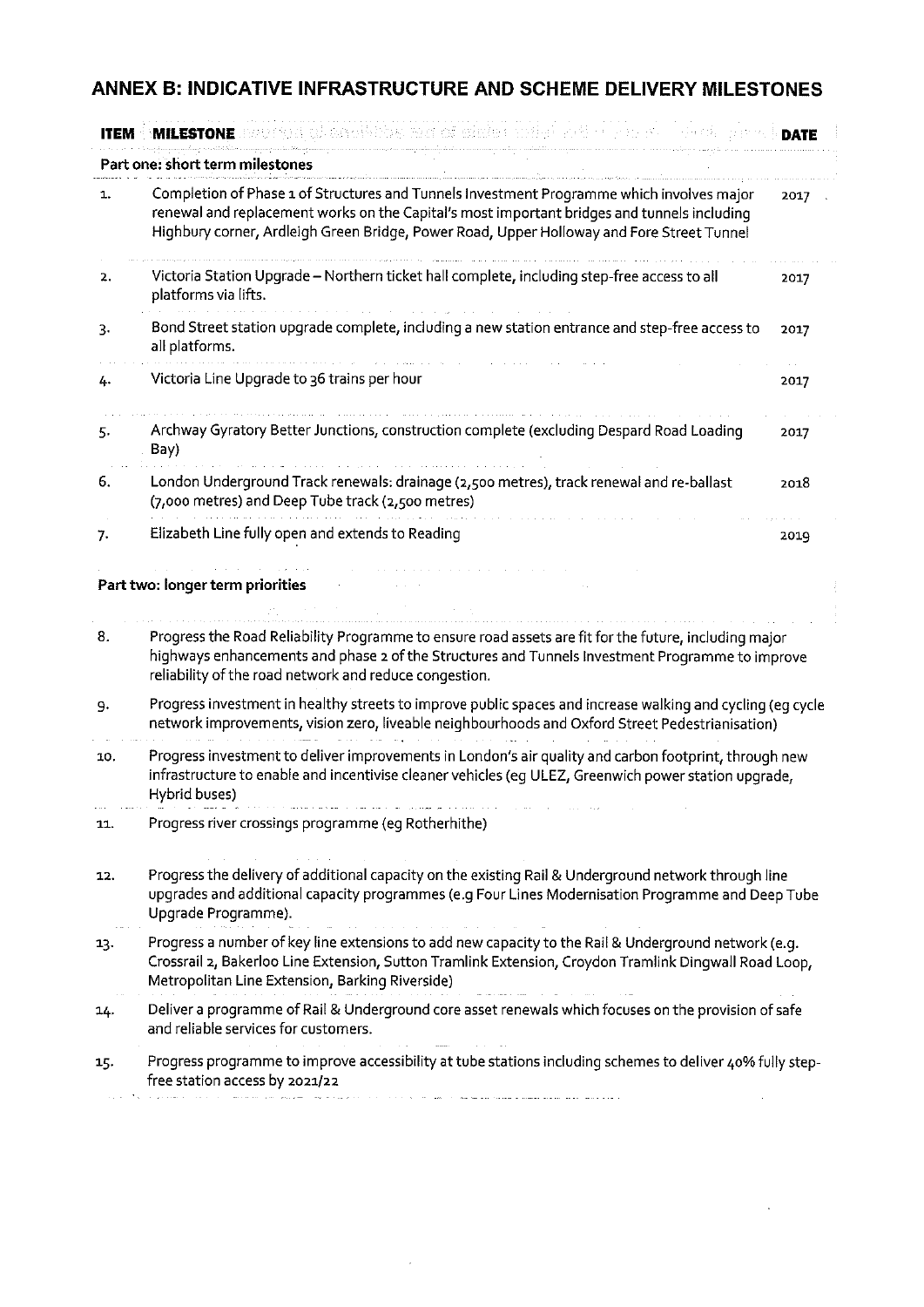#### Annex C — Business Rates Retention

#### PILOTING THE APPROACH TO 100% BUSINESS RATES RETENTION IN THE GREATER LONDON AUTHORITY FROM 2017/18

This note sets out the high level principles agreed between the Government and the Greater London Authority (GLA) regarding the Budget 2016 announcement that the GLA will receive an increase in the share of business rates retained from 2017/18 onwards in exchange for the reduction of TfL capital grant.

The Government and the GLA agree that:

1. The TfL Investment Grant (see funding definition in Table <sup>1</sup> below) will cease to be paid to the GLA from April 2017. The GLA will retain an additional amount in business rates from April 2017 that will be sufficient to cover the TfL Investment Grant amounts set out in Table <sup>1</sup> through an increase in the percentage of London's business rates to be retained by the CIA. The GLA will in return take on full responsibility for funding TfL's capital projects (excluding Crossrail 2 which will be subject to <sup>a</sup> separate funding discussion and any similar strategic or regional transport investment projects the Government may decide to part finance in the future).

Table 1:

| m                                                     |     | ο<br>--      |       | --------------------<br>- |
|-------------------------------------------------------|-----|--------------|-------|---------------------------|
| $-1$<br><b>TENNISSION AND ARRAIGNMENT COMMUNISTIC</b> | 960 | --<br>ш<br>v | .<br> |                           |

- 2. The sum of retained taxes equivalent to the foregone TfL Investment Grant 2017/18 up to and including 2020/21 is expected to be earmarked for capital projects. The Government expects that this level of funding will continue to be spent on transport capital projects for the years covered by the existing Spending Review letter, and that the Mayor will use the funding to deliver the agreed programme of transport infrastructure investment and other commitments set out in that letter, including the "annex <sup>B</sup> milestones". Any income in excess of those annual amounts is to be spent at the discretion of the GLA.
- 3. DCLG, HMT and GLA will work together to ensure appropriate accounting and accountability arrangements for the increase in the share of business rates retained by the GLA.
- 4. The precise details of the approaches to be piloted are to be worked up between the CIA and the Government over the coming months and will include the development of mechanisms to manage risk and reward under 100% rates retention. In developing pilot approaches to 100% rates retention, Government will work with the CIA and London Boroughs to deal with the financial impacts for London of an increased business rates percentage, including the impact on the GLA's resources of appeal risk, provisions and prior year adjustments. While the CLA accepts the risks and rewards of this increased devolution, the Government intends the piloted approaches to be without detriment to the resources that would have been available to the GLA under the current local government finance regime, meaning that during the course of the pilot the Mayor will have sufficient resources to cover capital investment broadly in line with current levels.
- 5. The GLA will work with the Government to explore with the 32 London boroughs and the Corporation of London the options for implementing <sup>a</sup> full 100% retention pilot in London ahead of the implementation of the national reforms, including options for dealing with any potential increase in appeal risk and provisions.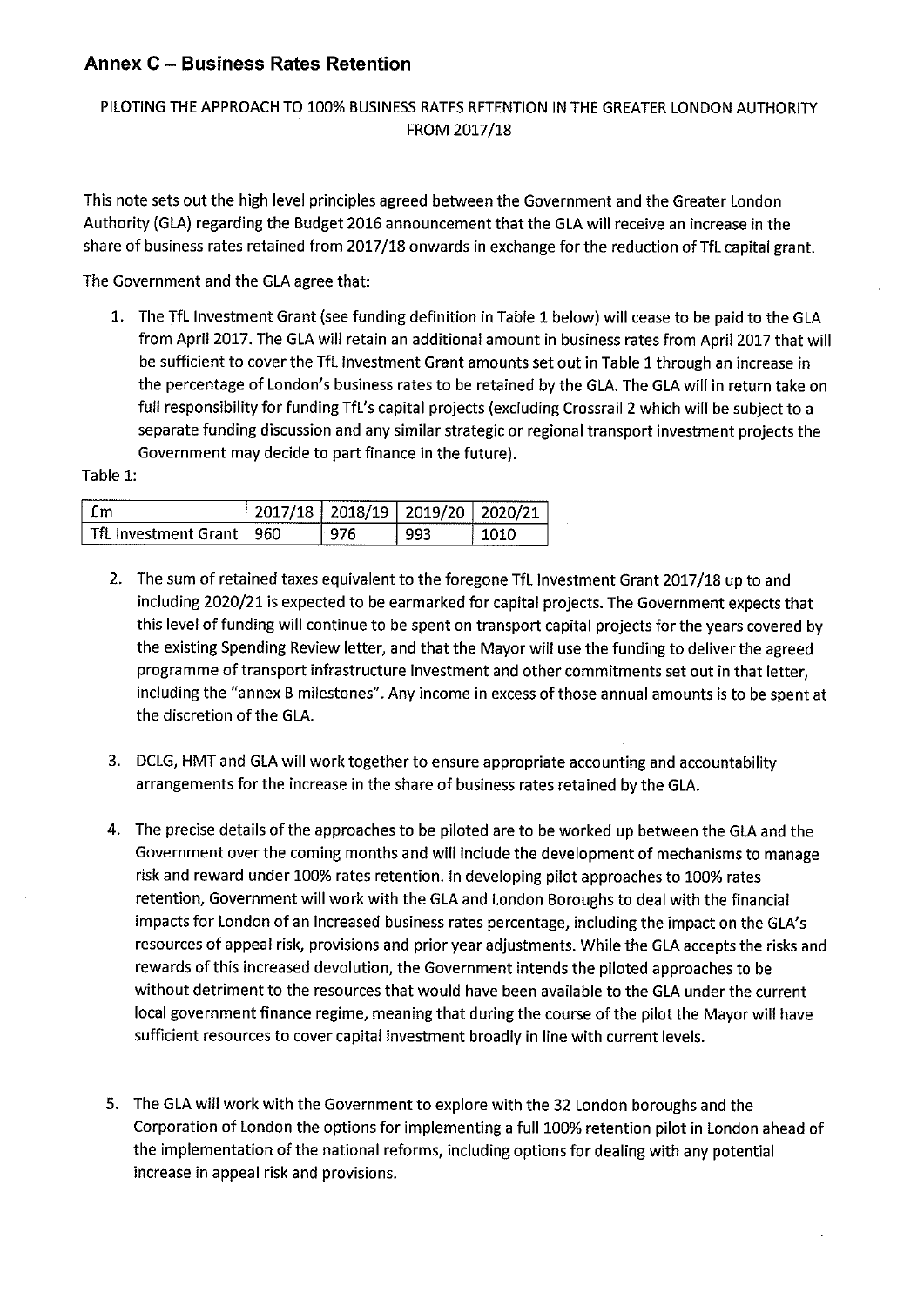- 5. The GLA will work with the Government to explore with the 32 London boroughs and the Corporation of London the options for implementing a full 100% retention pilot in London ahead of the implementation of the national reforms, including options for dealing with any potential increase in appeal risk and provisions.
- 6. The GLA will support DCLG and the Department for Transport in achieving the necessary legislative changes to the GLA Act 1999, the Local Government Finance Act 1988 and the Local Government Finance Act 2012 and other applicable legislation, and in creating new statutory instruments as necessary.
- 7. This is an opportunity to pilot approaches to 100% business rate retention and for the GLA to receive some of the benefits of 100% retention ahead of full roll out, but these arrangements do not prejudice the final scheme design for the 100% business rate retention.

Stuart Hoggan

**Stuart Hoggan** Deputy Director, Local Government Finance Department for Communities and Local Government

n. Peu

**David Gallie Assistant Director, Finance Greater London Authority**